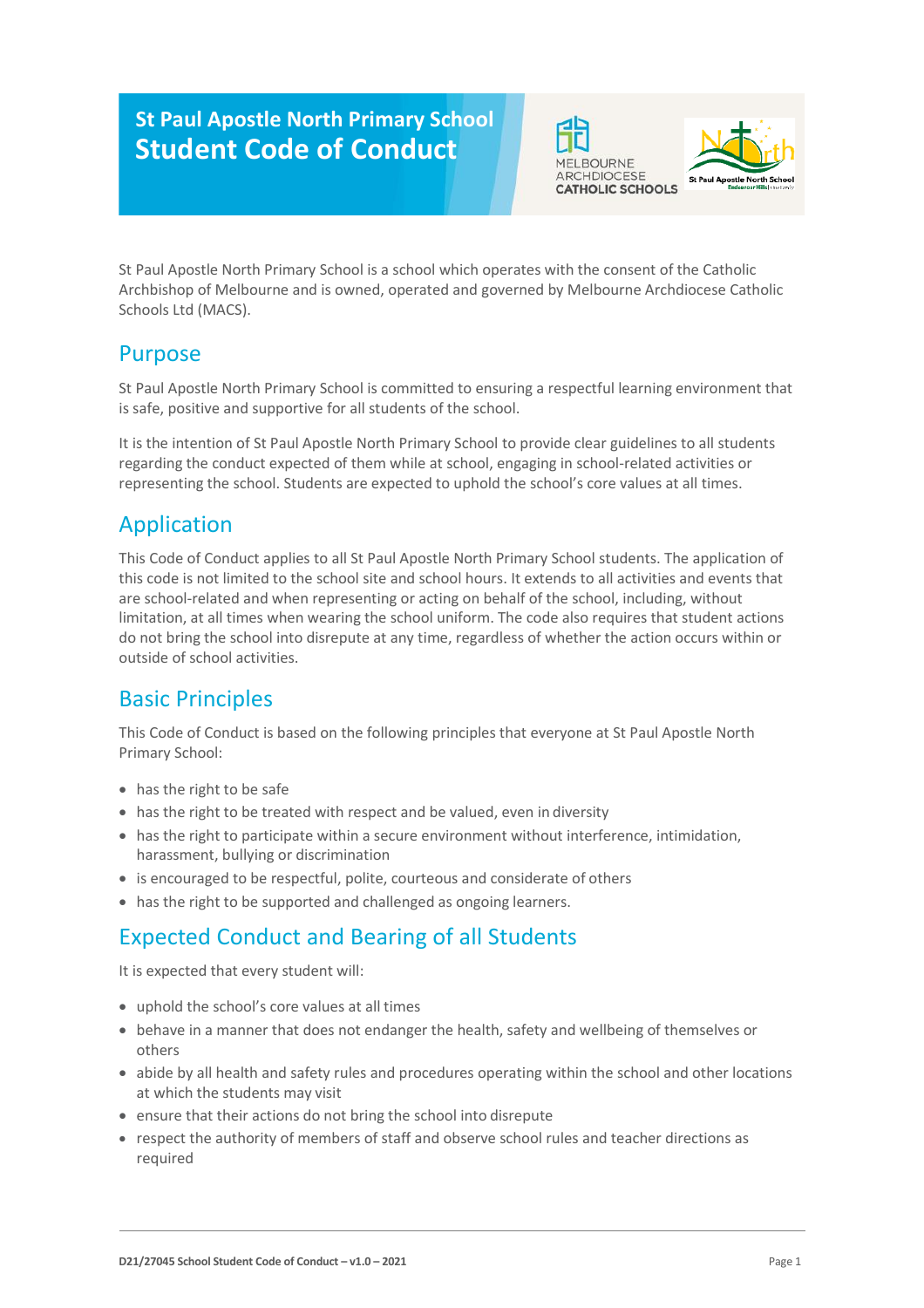- strictly adhere to the Student ICT Responsible Use Agreement
- be respectful and supportive of the school's beliefs and values
- behave with courtesy and consideration for others
- refrain from all forms of bullying, harassment, racial vilification and discrimination of any nature
- report any behaviour of other students that is harmful to other students, or to the teachers or school
- support other students, or seek help for other students who need assistance or are in a vulnerable situation
- refrain from behaviour which would interrupt the work of any class or hinder the learning opportunities of other students
- respect school property and the property of staff, contractors, visitors and other students
- be punctual and attend all classes
- remain in the school grounds during the school day unless otherwise approved by the principal
- complete work set by teachers promptly and to the best of their ability and to take full advantage of the educational opportunities offered at the school
- dress neatly and with due regard for health, hygiene and safety in accordance with the school's uniform requirements.

#### Unacceptable Conduct

Unacceptable conduct includes, but is not limited to:

- touching, handling, pushing or otherwise physically or sexually engaging with students or others in a manner which is not appropriate and may endanger the health, safety and wellbeing of that person
- any form of physical or verbal violence (including fighting, assault or threats of violence, bullying, name calling, racial discrimination or discrimination on grounds of disability, appearance or religion)
- any form of cyber bullying or cyber abuse
- theft or misuse of property belonging to other students or the school
- sending inappropriate, offensive or explicit text messages, photos or videos
- language or conduct which is likely to offend, harass, bully or unfairly discriminate against any student, teacher, contractor or visitor
- the use of inappropriate or profane words or gestures and images
- unacceptable class attendance levels
- being uncooperative with teachers during class or school activities and generally disrupting planned activities.

#### Supporting Positive Behaviour

The school's Behaviour Management Policy is based on a model of Positive Behaviour Support. This is a model that acknowledges the positive behaviour of the majority of students, and puts strategies into place to model and specifically teach expected behaviours. It targets focused support, including staged sanctions, for the minority of students that do not embrace positive behaviour.

### Breach of the Student Code of Conduct

Students who breach this code of conduct may be sanctioned by the class teacher or school principal as deemed appropriate given the nature of breach and the age of the student.

In cases of serious and/or persistent breaches of the student code of conduct, the St Paul Apostle North Primary School Behaviour Management Policy outlines the consequences for student misbehaviour and the management of suspension and expulsion if matters come to those extremes.